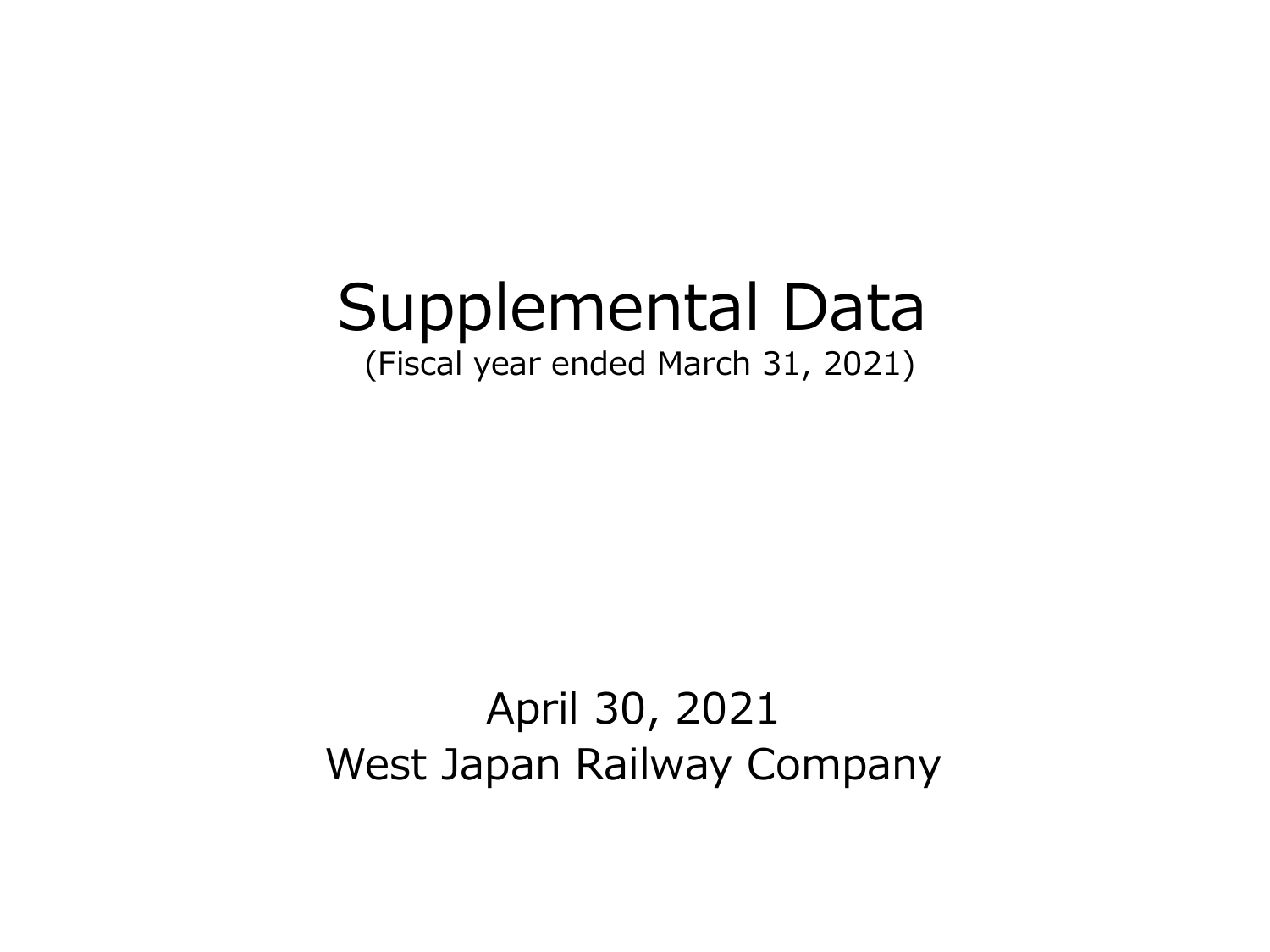¥Billions

|                                                | Results<br>Results |          | YoY               |               | Forecasts    | YoY                     |                          |  |
|------------------------------------------------|--------------------|----------|-------------------|---------------|--------------|-------------------------|--------------------------|--|
|                                                | FY2020.3           | FY2021.3 |                   | $\frac{0}{0}$ | FY2022.3     | Increase/<br>(Decrease) | $\frac{9}{6}$            |  |
|                                                | A                  | B        | (Decrease)<br>B-A | $B/A-1$       | $\mathsf{C}$ | $C-B$                   | $C/B-1$                  |  |
| [Consolidated]                                 |                    |          |                   |               |              |                         |                          |  |
| Operating Revenues*                            | 1,508.2            | 898.1    | (610.0)           | (40.4)        | 1,257.5      | 359.3                   | 40.0                     |  |
| Operating Income (Loss)                        | 160.6              | (245.5)  | (406.1)           | —             | 12.0         | 257.5                   |                          |  |
| Recurring Profit (Loss)                        | 148.3              | (257.3)  | (405.7)           |               | (5.0)        | 252.3                   |                          |  |
| Profit (Loss) attributable to owners of parent | 89.3               | (233.2)  | (322.5)           | —             | 3.0          | 236.2                   |                          |  |
| [Non-Consolidated]                             |                    |          |                   |               |              |                         |                          |  |
| Operating Revenues*                            | 961.9              | 507.9    | (453.9)           | (47.2)        | 736.5        | 228.5                   | 45.0                     |  |
| Transportation Revenues*                       | 856.8              | 419.4    | (437.4)           | (51.0)        | 643.0        | 223.5                   | 53.3                     |  |
| Operating Expenses*                            | 842.1              | 741.7    | (100.4)           | (11.9)        | 733.5        | (8.2)                   | (1.1)                    |  |
| Personnel costs                                | 214.6              | 183.8    | (30.8)            | (14.4)        | 180.5        | (3.3)                   | (1.8)                    |  |
| Non personnel costs*                           | 424.3              | 355.4    | (68.8)            | (16.2)        | 361.0        | 5.5                     | 1.5                      |  |
| Energy costs                                   | 45.4               | 39.5     | (5.9)             | (13.0)        | 39.5         | (0.0)                   | (0.2)                    |  |
| Maintenance costs                              | 166.4              | 151.9    | (14.4)            | (8.7)         | 143.5        | (8.4)                   | (5.6)                    |  |
| Miscellaneous costs*                           | 212.4              | 163.9    | (48.5)            | (22.8)        | 178.0        | 14.0                    | 8.6                      |  |
| Depreciation                                   | 138.2              | 141.0    | 2.7               | 2.0           | 129.0        | (12.0)                  | (8.5)                    |  |
| Operating Income (Loss)                        | 119.7              | (233.8)  | (353.5)           | —             | 3.0          | 236.8                   | —                        |  |
| Recurring Profit (Loss)                        | 106.9              | (250.7)  | (357.7)           | —             | (14.0)       | 236.7                   | —                        |  |
| Net Income (Loss)                              | 73.5               | (217.3)  | (290.9)           | —             | 2.5          | 219.8                   | $\overline{\phantom{m}}$ |  |

Note: Figures in brackets ( ) are negative values.

\* Full-year forecasts for FY2022.3 include the effect of the application of "Accounting Standard for Revenue Recognition."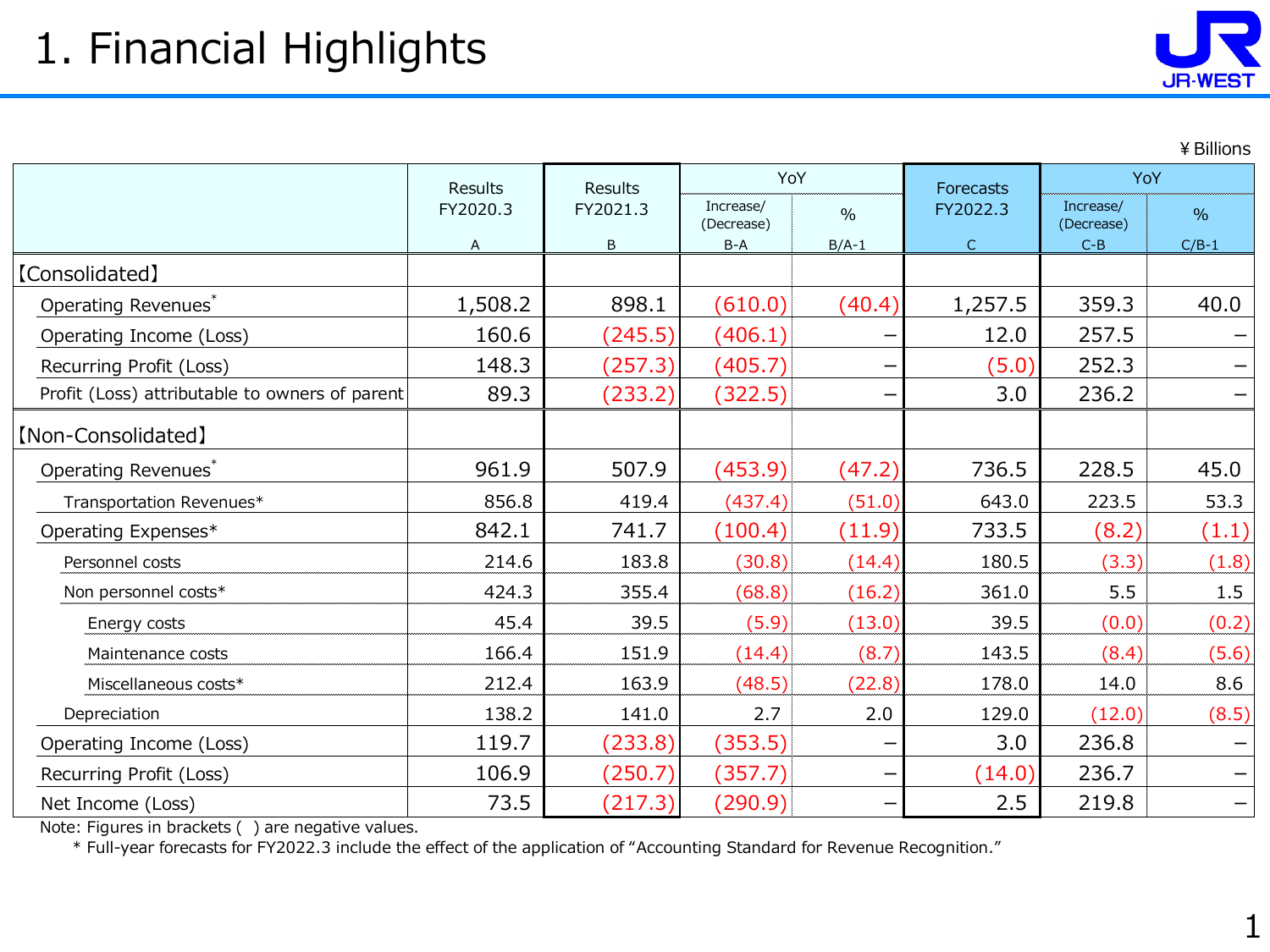### 2. Non-Consolidated Financial Results



¥Billions

|                                          | <b>Results</b> | FY2021.3                    |                | YoY                     |                   | Difference from the              |
|------------------------------------------|----------------|-----------------------------|----------------|-------------------------|-------------------|----------------------------------|
|                                          | FY2020.3       | Forecasts<br>(As of Jan 28) | Results        | Increase/<br>(Decrease) | $\%$              | forecasts<br>Increase/(Decrease) |
|                                          | A              | <sub>B</sub>                | $\overline{C}$ | $C-A$                   | $C/A-1$           | $C-B$                            |
| <b>Operating Revenues</b>                | 961.9          | 530.0                       | 507.9          | (453.9)                 | (47.2)            | (22.0)                           |
| Transportation revenues                  | 856.8          | 435.0                       | 419.4          | (437.4)                 | (51.0)            | (15.5)                           |
| Other                                    | 105.0          | 95.0                        | 88.4           | (16.5)                  | (15.8)            | (6.5)                            |
|                                          |                |                             |                |                         |                   |                                  |
| <b>Operating Expenses</b>                | 842.1          | 790.0                       | 741.7          | (100.4)                 | (11.9)            | (48.2)                           |
| Personnel costs                          | 214.6          | 209.0                       | 183.8          | (30.8)                  | (14.4)            | (25.1)                           |
| Non personnel costs                      | 424.3          | 377.0                       | 355.4          | (68.8)                  | (16.2)            | (21.5)                           |
| Energy costs                             | 45.4           | 42.0                        | 39.5           | (5.9)                   | (13.0)            | (2.4)                            |
| Maintenance costs                        | 166.4          | 150.0                       | 151.9          | (14.4)                  | (8.7)             | 1.9                              |
| Miscellaneous costs                      | 212.4          | 185.0                       | 163.9          | (48.5)                  | (22.8)            | (21.0)                           |
| Rental payments, etc.                    | 28.4           | 28.0                        | 27.6           | (0.7)                   | (2.7)             | (0.3)                            |
| <b>Taxes</b>                             | 36.4           | 34.0                        | 33.6           | (2.7)                   | (7.5)             | (0.3)                            |
| Depreciation                             | 138.2          | 142.0                       | 141.0          | 2.7                     | 2.0               | (0.9)                            |
| Operating Income (Loss)                  | 119.7          | (260.0)                     | (233.8)        | (353.5)                 |                   | 26.1                             |
| Non-operating revenues and expenses, net | (12.7)         | (15.0)                      | (16.9)         | (4.1)                   | 32.6              | (1.9)                            |
| Non-operating revenues                   | 7.5            | 7.0                         | 8.4            | 0.8                     |                   | 1.4                              |
| Non-operating expenses                   | 20.3           | 22.0                        | 25.3           | 5.0                     |                   | 3.3                              |
| Recurring Profit (Loss)                  | 106.9          | (275.0)                     | (250.7)        | (357.7)                 | -                 | 24.2                             |
| Extraordinary profit and loss, net       | (1.1)          | (5.0)                       | (23.9)         | (22.8)                  |                   | (18.9)                           |
| Extraordinary profit                     | 20.9           |                             | 25.0           | 4.1                     | -                 |                                  |
| Extraordinary loss                       | 22.1           |                             | 49.0           | 26.9                    | $\qquad \qquad -$ | $\qquad \qquad -$                |
| Net Income (Loss)                        | 73.5           | (195.0)                     | (217.3)        | (290.9)                 |                   | (22.3)                           |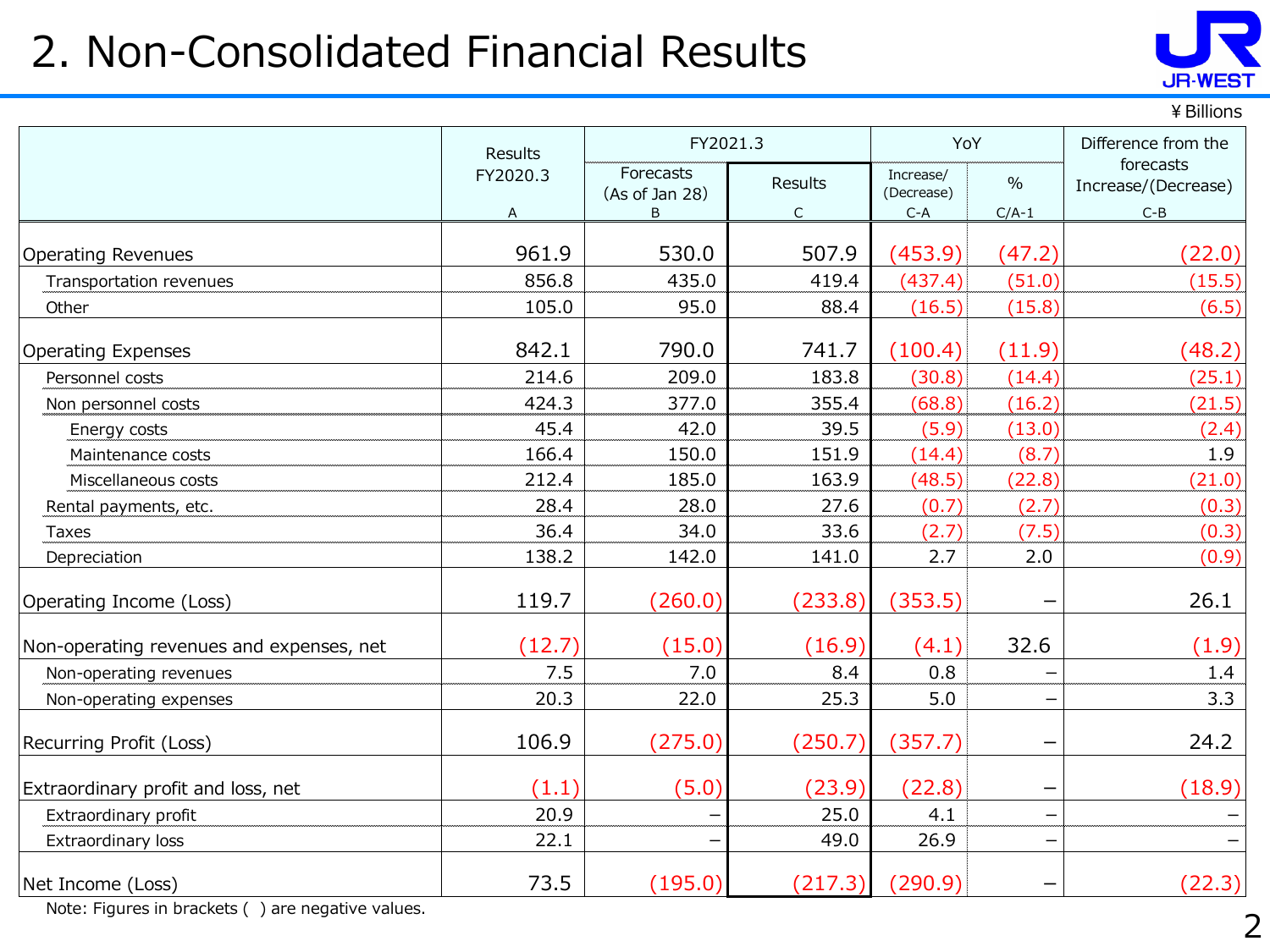#### 3. Major Factors of Increase/Decrease in Transportation Revenues



¥Billions

|  |                    |       |                            |                        | Results FY2021.3                                            |         |  |  |  |
|--|--------------------|-------|----------------------------|------------------------|-------------------------------------------------------------|---------|--|--|--|
|  | Transportation     |       | YoY<br>Increase/(Decrease) |                        | Major factors                                               |         |  |  |  |
|  | revenues           |       | $\%$<br>Amount             |                        |                                                             | Amount  |  |  |  |
|  |                    |       |                            | Fundamental trend 0.0% |                                                             |         |  |  |  |
|  |                    |       |                            |                        | Special factors                                             |         |  |  |  |
|  |                    |       |                            |                        | ·COVID-19 (Domestic)                                        | (256.9) |  |  |  |
|  | Shinkansen         | 165.5 | (275.6)                    |                        | $(62.5)$ . Inbound                                          | (14.9)  |  |  |  |
|  |                    |       |                            |                        | Rebound from pattern of weekdays and weekends (Golden Week) | (3.4)   |  |  |  |
|  |                    |       |                            |                        | ·Rebound from typhoon No.19 (Hagibis)                       | 2.5     |  |  |  |
|  |                    |       |                            |                        | etc.                                                        |         |  |  |  |
|  |                    |       |                            |                        | Fundamental trend 0.0%                                      |         |  |  |  |
|  |                    |       |                            |                        | Special factors                                             |         |  |  |  |
|  | Kansai Urban Area  |       |                            |                        | ·COVID-19 (Domestic)                                        | (100.5) |  |  |  |
|  | (Kyoto-Osaka-      | 194.4 | (113.0)                    |                        | $(36.8)$ . Inbound                                          | (12.3)  |  |  |  |
|  | Kobe Area)         |       |                            |                        | Rebound from pattern of weekdays and weekends (Golden Week) | (0.5)   |  |  |  |
|  |                    |       |                            |                        | Rebound from typhoon No.19 (Hagibis)                        | 0.4     |  |  |  |
|  |                    |       |                            |                        | etc.                                                        |         |  |  |  |
|  |                    |       |                            |                        | Fundamental trend 0.0%                                      |         |  |  |  |
|  |                    |       |                            |                        | Special factors                                             |         |  |  |  |
|  |                    |       |                            |                        | ·COVID-19 (Domestic)                                        | (45.3)  |  |  |  |
|  | Other<br>lines     | 59.4  | (48.6)                     |                        | $(45.0)$ . Inbound                                          | (2.8)   |  |  |  |
|  |                    |       |                            |                        | Rebound from pattern of weekdays and weekends (Golden Week) | (0.4)   |  |  |  |
|  |                    |       |                            |                        | Rebound from typhoon No.19 (Hagibis)                        | 0.0     |  |  |  |
|  |                    |       |                            |                        | etc.                                                        |         |  |  |  |
|  | Conventional lines | 253.9 | (161.7)                    | (38.9)                 |                                                             |         |  |  |  |
|  | Total              | 419.4 | (437.4)                    | (51.0)                 |                                                             |         |  |  |  |

Note1: Revenues from luggage transportation are omitted due to the small amount.

Note2: The decline in transportation revenues attributable to the spread of the novel coronavirus infection is ¥433.0 billion (YoY),

including the decline in inbound demand.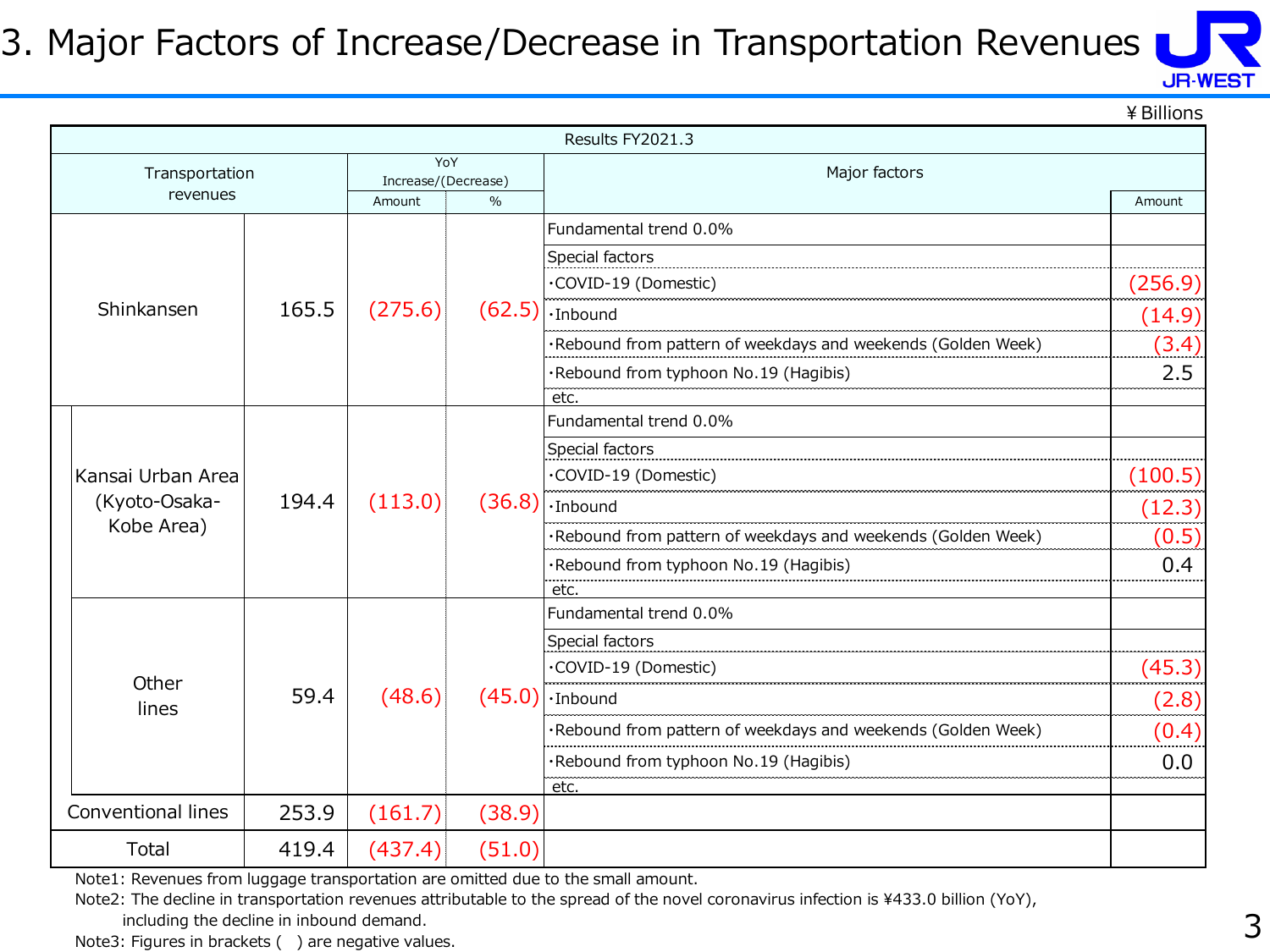### 4. Transportation Revenues and Passenger-Kilometers

| <b>JR-WEST</b> |  |
|----------------|--|

|                                              | <b>Transportation Revenues</b> |                                         |                       |                                    |          |                      | Passenger-Kilometers                    |          |                         |                                    |          |                     |
|----------------------------------------------|--------------------------------|-----------------------------------------|-----------------------|------------------------------------|----------|----------------------|-----------------------------------------|----------|-------------------------|------------------------------------|----------|---------------------|
|                                              | ¥ Billions                     |                                         |                       |                                    |          |                      | Millions of passenger-kilometers        |          |                         |                                    |          |                     |
|                                              |                                | <b>Fiscal Year</b><br>$(4/1 \sim 3/31)$ |                       | 3 months (4Q)<br>$(1/1 \sim 3/31)$ |          |                      | <b>Fiscal Year</b><br>$(4/1 \sim 3/31)$ |          |                         | 3 months (4Q)<br>$(1/1 \sim 3/31)$ |          |                     |
|                                              | FY2020.3                       | FY2021.3                                | YoY                   | FY2020.3                           | FY2021.3 | YoY                  | FY2020.3                                | FY2021.3 | YoY                     | FY2020.3                           | FY2021.3 | YoY                 |
| Total                                        | 856.8                          | 419.4                                   | (437.4)<br>$(51.0\%)$ | 175.9                              | 104.1    | (71.8)<br>(40.8%)    | 58,588                                  | 34,110   | (24, 477)<br>(41.8%     | 12,263                             | 8,159    | (4, 104)<br>(33.5%) |
| Shinkansen                                   | 441.2                          | 165.5                                   | (275.6)<br>(62.5%)    | 85.6                               | 40.8     | (44.7)<br>(52.3%)    | 20,610                                  | 7,717    | (12, 892)<br>(62.6%)    | 3,953                              | 1,882    | (2,071)<br>(52.4%)  |
| <b>Commuter Passes</b>                       | 11.4                           | 10.1                                    | (1.2)<br>$(10.6\%)$   | 2.7                                | 2.4      | (0.3)<br>$(12.5\%)$  | 892                                     | 783      | (109)<br>$(12.2\%)$     | 218                                | 190      | (28)<br>(12.9%)     |
| Non-Commuter Passes                          | 429.8                          | 155.3                                   | (274.4)<br>$(63.9\%)$ | 82.8                               | 38.4     | (44.4)<br>(53.6%)    | 19,717                                  | 6,934    | (12, 783)<br>$(64.8\%)$ | 3,735                              | 1,692    | (2,043)<br>(54.7%)  |
| <b>Conventional Lines</b>                    | 415.6                          | 253.9                                   | (161.7)<br>(38.9%)    | 90.3                               | 63.2     | (27.0)<br>(30.0%)    | 37,977                                  | 26,392   | (11, 585)<br>(30.5%)    | 8,309                              | 6,276    | (2,033)<br>(24.5%)  |
| Commuter Passes                              | 142.0                          | 117.3                                   | (24.6)<br>(17.4%)     | 34.0                               | 28.2     | (5.7)<br>$(16.9\%)$  | 22,794                                  | 18,867   | (3, 927)<br>(17.2%)     | 5,115                              | 4,350    | (765)<br>$(15.0\%)$ |
| Non-Commuter Passes                          | 273.6                          | 136.5                                   | (137.0)<br>$(50.1\%)$ | 56.2                               | 34.9     | (21.3)<br>(37.8%     | 15,183                                  | 7,525    | (7,657)<br>(50.4%       | 3,193                              | 1,925    | (1, 267)<br>(39.7%) |
| Kansai Urban Area<br>(Kyoto-Osaka-Kobe Area) | 307.5                          | 194.4                                   | (113.0)<br>(36.8%)    | 67.1                               | 48.6     | (18.4)<br>(27.5%)    | 29,693                                  | 20,934   | (8,759)<br>(29.5%       | 6,520                              | 5,027    | (1, 493)<br>(22.9%) |
| <b>Commuter Passes</b>                       | 117.2                          | 96.2                                    | (21.0)<br>$(18.0\%)$  | 28.2                               | 23.3     | (4.9)<br>$(17.4\%)$  | 18,827                                  | 15,389   | (3, 438)<br>(18.3%)     | 4,271                              | 3,597    | (673)<br>(15.8%)    |
| Non-Commuter Passes                          | 190.2                          | 98.2                                    | (91.9)<br>(48.3%)     | 38.9                               | 25.3     | (13.5)<br>$(34.9\%)$ | 10,866                                  | 5,545    | (5, 320)<br>$(49.0\%)$  | 2,249                              | 1,429    | (820)<br>(36.5%)    |
| <b>Other Lines</b>                           | 108.1                          | 59.4                                    | (48.6)<br>$(45.0\%)$  | 23.1                               | 14.5     | (8.5)<br>$(37.0\%)$  | 8,284                                   | 5,457    | (2,826)<br>$(34.1\%)$   | 1,788                              | 1,249    | (539)<br>$(30.1\%)$ |
| <b>Commuter Passes</b>                       | 24.7                           | 21.1                                    | (3.5)<br>$(14.6\%)$   | 5.8                                | 4.9      | (0.8)<br>(14.7%)     | 3,967                                   | 3,477    | (489)<br>(12.3%)        | 844                                | 753      | (91)<br>$(10.8\%)$  |
| Non-Commuter Passes                          | 83.4                           | 38.3                                    | (45.0)<br>$(54.1\%)$  | 17.3                               | 9.6      | (7.7)<br>(44.5%)     | 4,316                                   | 1,979    | (2, 336)<br>$(54.1\%)$  | 944                                | 496      | (447)<br>$(47.4\%)$ |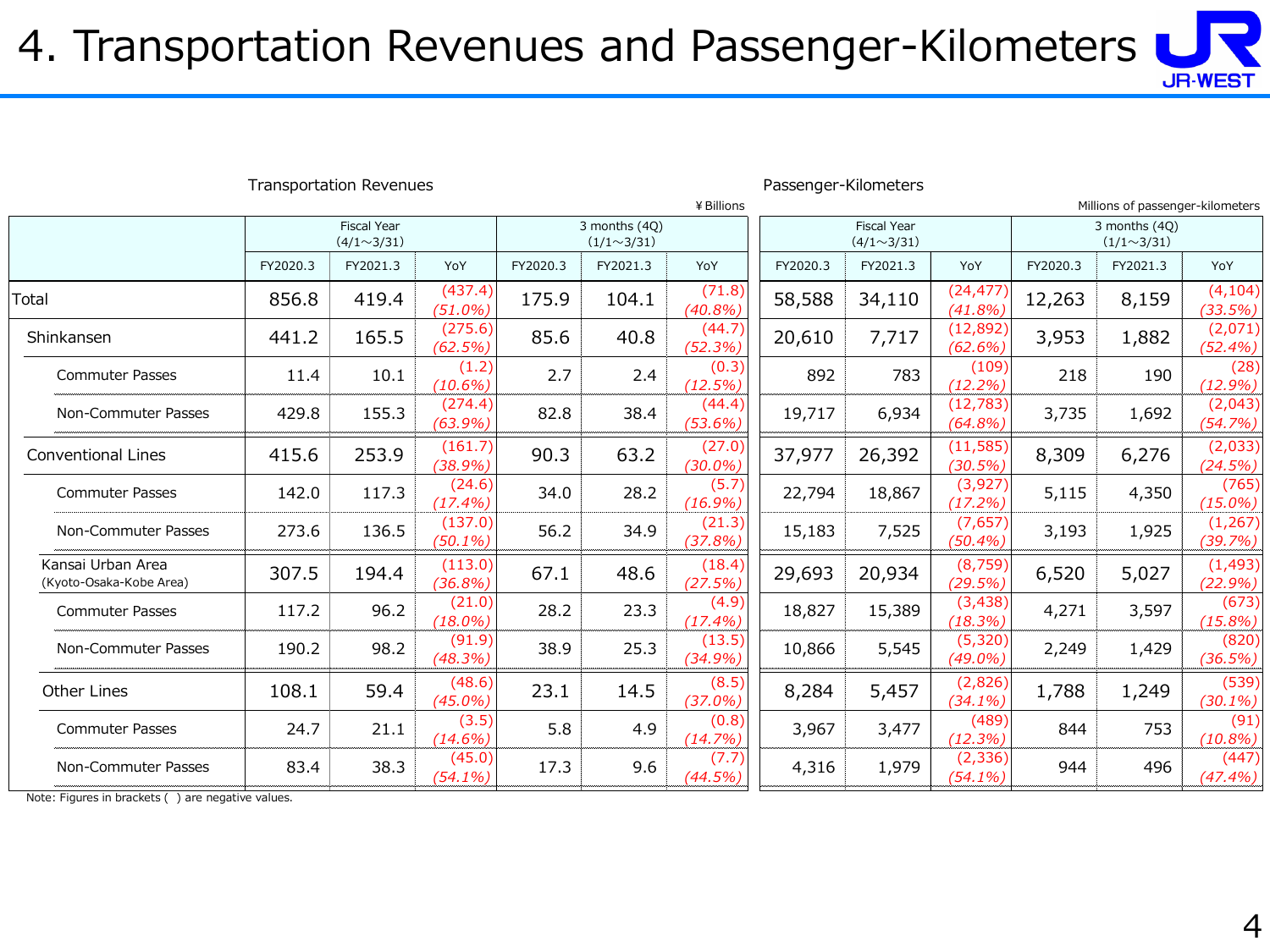#### 5. Major Factors of Increase/Decrease in Operating Expenses (Non-consolidated)

| JR-WEST |  |
|---------|--|

¥Billions

|                               | Results FY2021.3 |                         |        |                                                                                                                       |  |  |  |  |
|-------------------------------|------------------|-------------------------|--------|-----------------------------------------------------------------------------------------------------------------------|--|--|--|--|
|                               |                  | YoY                     |        |                                                                                                                       |  |  |  |  |
|                               |                  | Increase/<br>(Decrease) | $\%$   | Major factors (YoY)                                                                                                   |  |  |  |  |
| Personnel costs               | 183.8            | (30.8)                  | (14.4) | ·Decrease in bonus, overtime payments, etc.                                                                           |  |  |  |  |
| Energy costs                  | 39.5             | (5.9)                   | (13.0) | ·Decrease in passenger car-kilometer due to certain operational suspensions,<br>adjustment amount for fuel cost, etc. |  |  |  |  |
| Maintenance costs             | 151.9            | (14.4)                  | (8.7)  | Decrease due to limitation of measures<br>·Decrease in asset retirement cost, etc.                                    |  |  |  |  |
| Miscellaneous costs           | 163.9            | (48.5)                  | (22.8) | ·Decrease in sales commisions, advertising expenses, etc.                                                             |  |  |  |  |
| Rental Payments, etc.         | 27.6             | (0.7)                   | (2.7   | ·Kansai-airport line                                                                                                  |  |  |  |  |
| Taxes                         | 33.6             | (2.7)                   | (7.5)  | ·Decrease in business tax on corporations                                                                             |  |  |  |  |
| Depreciation and amortization | 141.0            | 2.7                     | 2.0    | . Full-year effect of new assets in operation during FY2020.3                                                         |  |  |  |  |
| Total                         | 741.7            | (100.4)                 | (11.9) |                                                                                                                       |  |  |  |  |

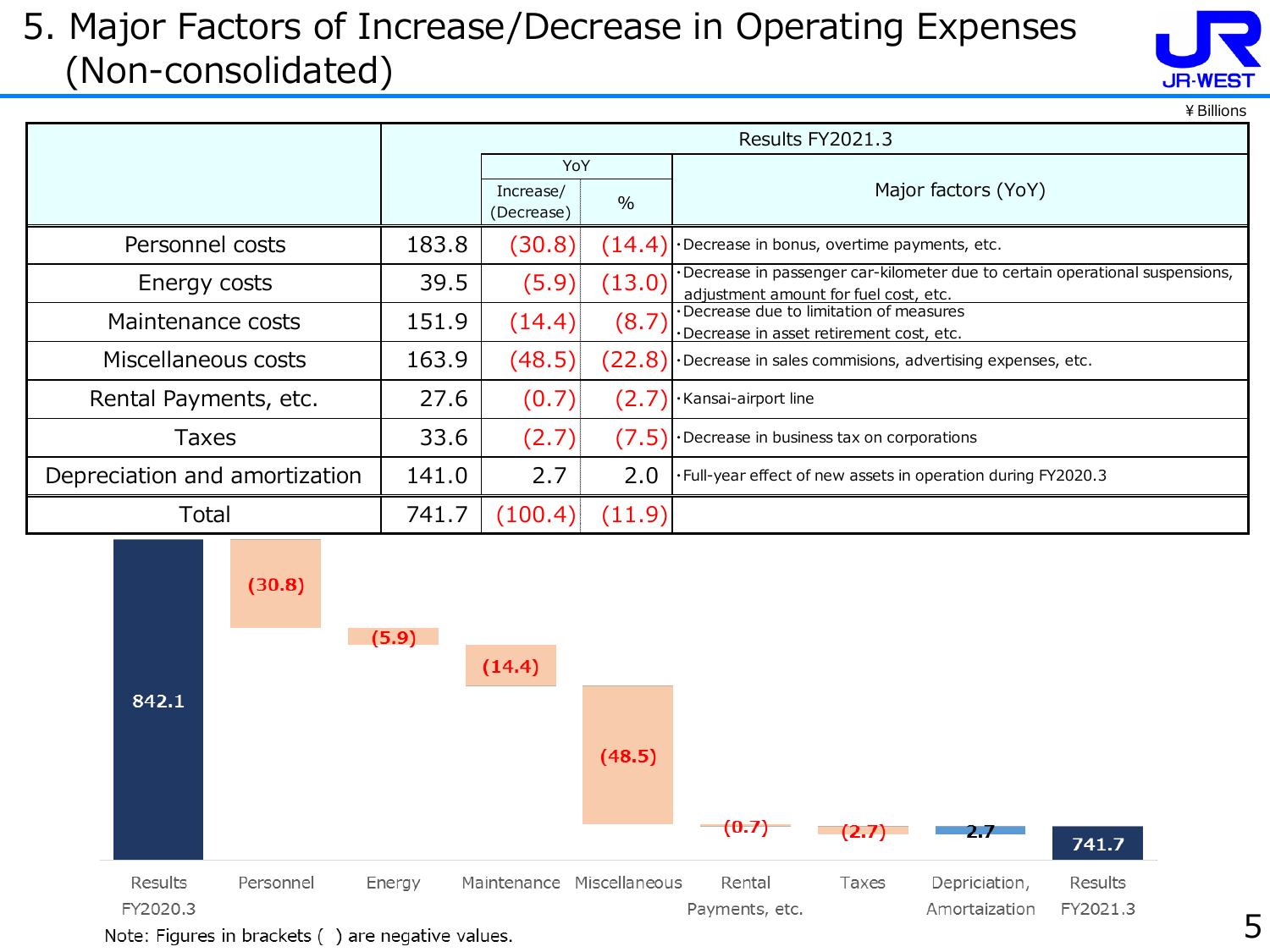### 6. Consolidated Financial Results



¥Billions

|                                                | Results       | FY2021.3                         | YoY                     |                                  | Difference from          |                                               |
|------------------------------------------------|---------------|----------------------------------|-------------------------|----------------------------------|--------------------------|-----------------------------------------------|
|                                                | FY2020.3<br>A | Forecasts<br>(As of Jan 28)<br>B | Results<br>$\mathsf{C}$ | Increase/<br>(Decrease)<br>$C-A$ | $\frac{0}{0}$<br>$C/A-1$ | the forecasts<br>Increase/(Decrease)<br>$C-B$ |
| <b>Operating Revenues</b>                      | 1,508.2       | 920.0                            | 898.1                   | (610.0)                          | (40.4)                   | (21.8)                                        |
| <b>Operating Expenses</b>                      | 1,347.5       | 1,210.0                          | 1,143.7                 | (203.8)                          | (15.1)                   | (66.2)                                        |
| Operating Income (Loss)                        | 160.6         | (290.0)                          | (245.5)                 | (406.1)                          |                          | 44.4                                          |
| Non-operating revenues and expenses, net       | (12.2)        | (15.0)                           | (11.8)                  | 0.4                              | (3.7)                    | 3.1                                           |
| Non-operating revenues                         | 8.8           | 10.0                             | 13.0                    | 4.1                              |                          | 3.0                                           |
| Non-operating expenses                         | 21.1          | 25.0                             | 24.8                    | 3.7                              | $\qquad \qquad$          | (0.1)                                         |
| Recurring Profit (Loss)                        | 148.3         | (305.0)                          | (257.3)                 | (405.7)                          | $\qquad \qquad -$        | 47.6                                          |
| Extraordinary profit and loss, net             | (7.6)         | (10.0)                           | (17.3)                  | (9.6)                            | $\qquad \qquad$          | (7.3)                                         |
| Extraordinary profit                           | 23.0          |                                  | 31.9                    | 8.8                              | -                        |                                               |
| Extraordinary loss                             | 30.7          |                                  | 49.3                    | 18.5                             |                          |                                               |
| Profit (Loss) attributable to owners of parent | 89.3          | (240.0)                          | (233.2)                 | (322.5)                          |                          | 6.7                                           |
| Comprehensive Income                           | 87.0          |                                  | (240.4)                 | (327.5)                          | $\qquad \qquad$          | -                                             |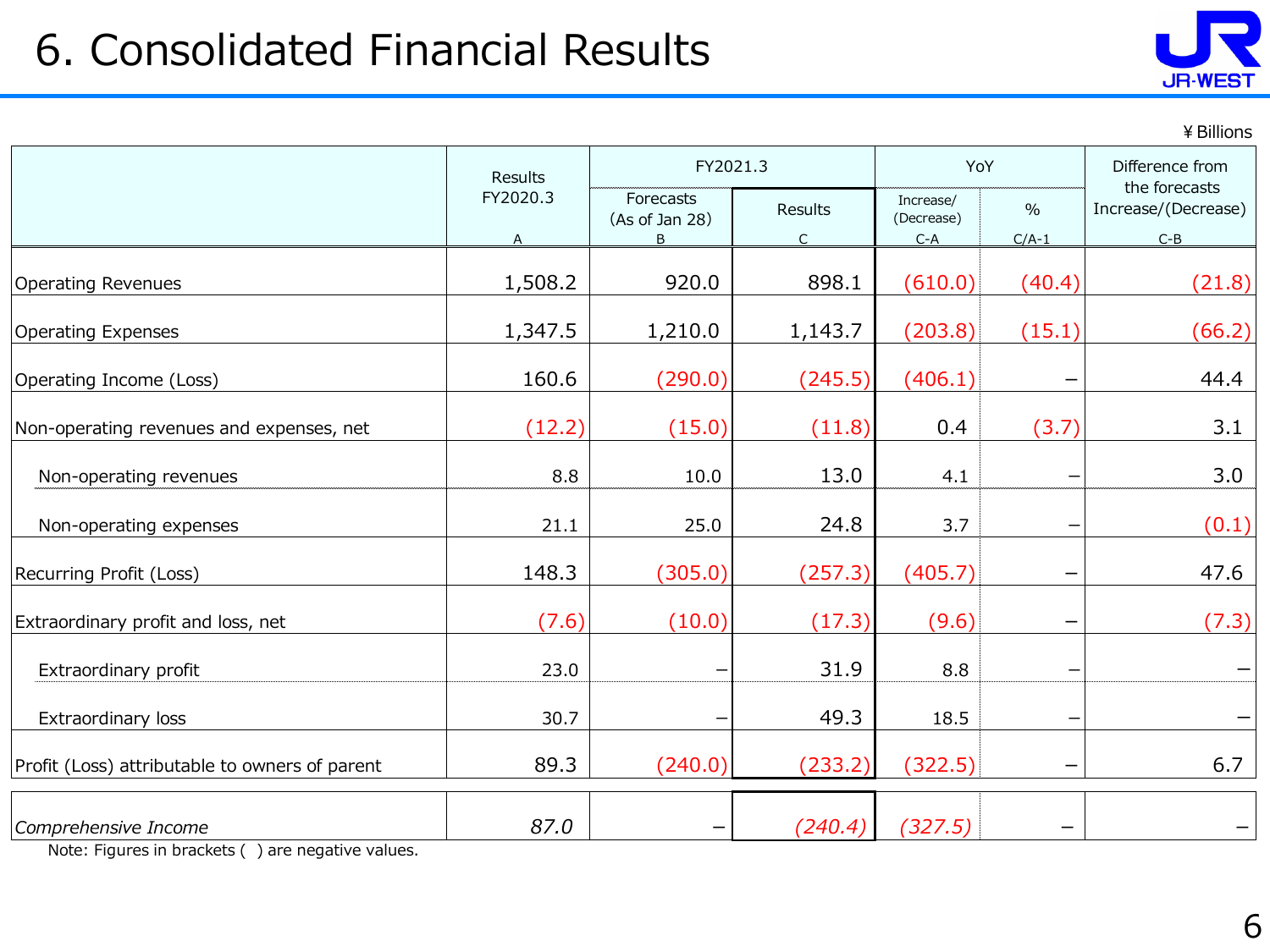## 7. Consolidated Financial Results (Segment Information)

#### ¥Billions

|                                                                 |          |                             |         |                         |                          | ¥ Billions                       |
|-----------------------------------------------------------------|----------|-----------------------------|---------|-------------------------|--------------------------|----------------------------------|
|                                                                 | Results  | FY2021.3                    | YoY     |                         | Difference from the      |                                  |
|                                                                 | FY2020.3 | Forecasts<br>(As of Jan 28) | Results | Increase/<br>(Decrease) | $\frac{0}{0}$            | forecasts<br>Increase/(Decrease) |
|                                                                 | A        | B                           | C       | $C-A$                   | $C/A-1$                  | $C-B$                            |
| Operating Revenues $^{\ast1}$                                   | 1,508.2  | 920.0                       | 898.1   | (610.0)                 | (40.4)                   | (21.8)                           |
| Transportation                                                  | 933.4    | 499.0                       | 476.8   | (456.5)                 | (48.9)                   | (22.1)                           |
| Retail                                                          | 226.0    | 144.0                       | 142.2   | (83.8)                  | (37.1)                   | (1.7)                            |
| Sales of goods and food services                                | 154.2    | 92.0                        | 91.4    | (62.8)                  | (40.7)                   | (0.5)                            |
| [Accommodation-oriented budget hotels] (restated) <sup>*2</sup> | [14.6]   | [5.5]                       | [4.5]   | (10.0)                  | (68.7)                   | [(0.9)]                          |
| Department stores                                               | 63.2     | 45.0                        | 43.0    | (20.2)                  | (32.0)                   | (1.9)                            |
| Real estate                                                     | 165.1    | 146.0                       | 145.7   | (19.3)                  | (11.7)                   | (0.2)                            |
| Shopping center                                                 | 61.1     | 47.0                        | 45.4    | (15.6)                  | (25.6)                   | (1.5)                            |
| Real estate lease and sale                                      | 102.1    | 97.0                        | 98.1    | (4.0)                   | (4.0)                    | 1.1                              |
| [Real estate sale] (restated)                                   | [53.6]   | [48.0]                      | [50.1]  | $(3.5)$ ]               | (6.6)                    | [2.1]                            |
| Other businesses                                                | 183.6    | 131.0                       | 133.3   | (50.3)                  | (27.4)                   | 2.3                              |
| Hotel                                                           | 37.3     | 18.0                        | 15.6    | (21.7)                  | (58.2)                   | (2.3)                            |
| Nippon Travel Agency                                            | 42.3     | 17.0                        | 18.7    | (23.6)                  | (55.7)                   | 1.7                              |
| Operating Income (Loss) <sup>*1</sup>                           | 160.6    | (290.0)                     | (245.5) | (406.1)                 |                          | 44.4                             |
| Transportation                                                  | 105.3    | (276.0)                     | (252.1) | (357.4)                 |                          | 23.8                             |
| Retail                                                          | 3.8      | (16.0)                      | (15.0)  | (18.9)                  |                          | 0.9                              |
| Sales of goods and food services                                | 3.4      | (14.0)                      | (12.8)  | (16.2)                  |                          | 1.1                              |
| Department stores                                               | 0.2      | (2.0)                       | (2.1)   | (2.4)                   |                          | (0.1)                            |
| Real estate                                                     | 34.9     | 25.0                        | 29.2    | (5.6)                   | (16.2)                   | 4.2                              |
| Shopping center                                                 | 7.5      | 0.0                         | 2.0     | (5.4)                   | (72.4)                   | 2.0                              |
| Real estate lease and sale                                      | 19.8     | 17.0                        | 18.9    | (0.9)                   | (4.7)                    | 1.9                              |
| Other businesses                                                | 19.7     | (20.0)                      | (5.1)   | (24.8)                  |                          | 14.8                             |
| Hotel                                                           | (1.2)    | (12.0)                      | (11.6)  | (10.3)                  |                          | 0.3                              |
| Nippon Travel Agency                                            | 1.0      | (14.0)                      | (7.3)   | (8.3)                   | $\overline{\phantom{m}}$ | 6.6                              |
|                                                                 |          |                             |         |                         |                          |                                  |

Note: Figures in brackets ( ) are negative values.

\*1 The breakdowns of operating revenues and operating income by each segment are the sums of those of major subsidiaries.

\*2 Figures in brackets 【 】 are the sales of accommodation-oriented budget hotel, "VIA INN", sales, excluding Asakusa (other businesses segment), and Hiroshima Kanayamacho (other businesses segment) locations.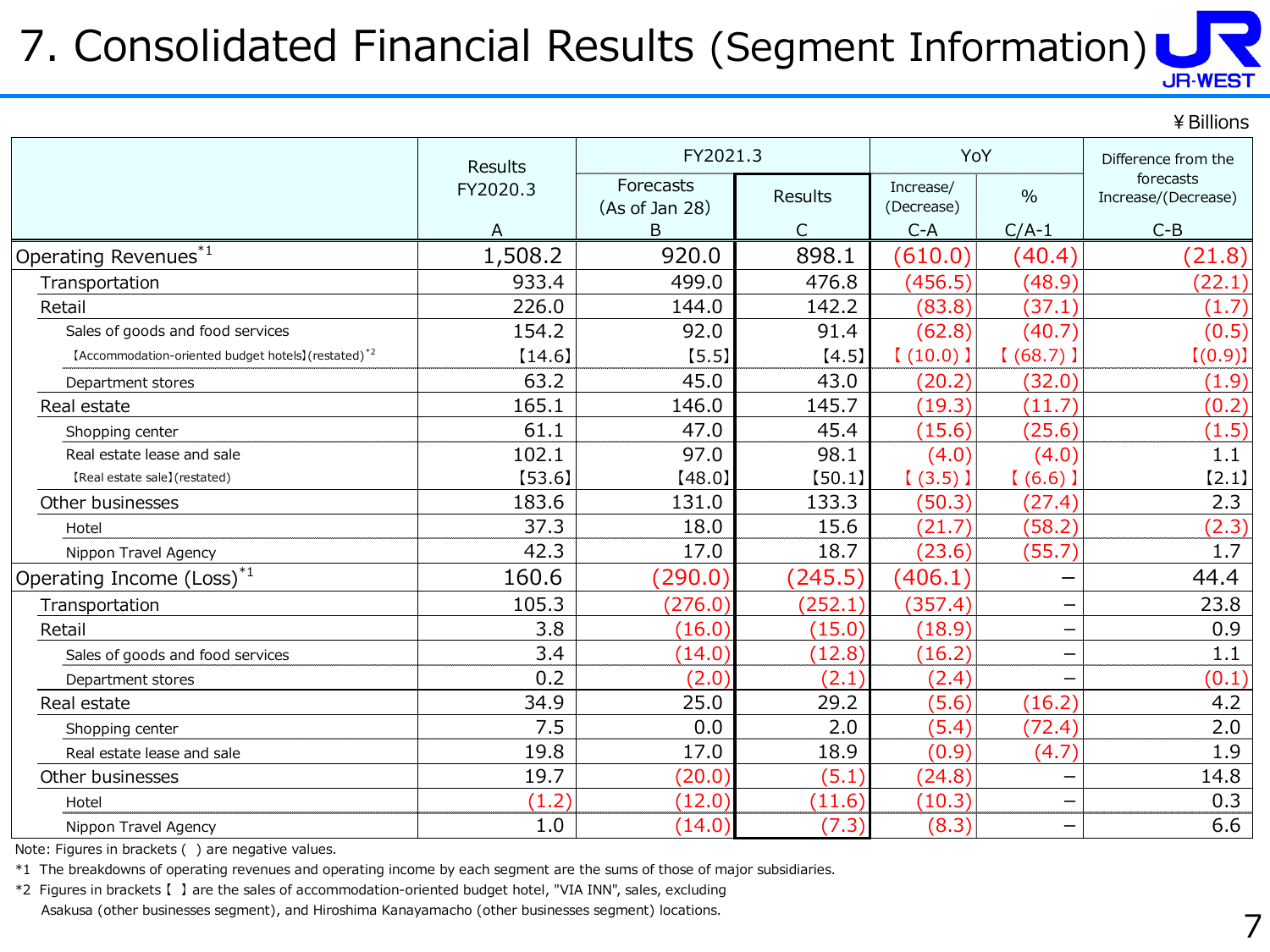#### 8. Major Factors of Increase/Decrease in Each Segment

|                         |                      |                           |        | Results FY2021.3        |               |                                              |  |  |  |  |
|-------------------------|----------------------|---------------------------|--------|-------------------------|---------------|----------------------------------------------|--|--|--|--|
|                         |                      |                           |        | YoY                     |               |                                              |  |  |  |  |
|                         |                      |                           |        | Increase/<br>(Decrease) | $\frac{0}{0}$ | Major factors (YoY)                          |  |  |  |  |
|                         | Sales of goods       | <b>Operating Revenues</b> | 91.4   | (62.8)                  | (40.7)        |                                              |  |  |  |  |
| Retail                  | and food services    | <b>Operating Loss</b>     | (12.8) | (16.2)                  |               | COVID-19, etc.                               |  |  |  |  |
|                         | Department stores    | <b>Operating Revenues</b> | 43.0   | (20.2)                  | (32.0)        |                                              |  |  |  |  |
|                         |                      | <b>Operating Loss</b>     | (2.1)  | (2.4)                   |               |                                              |  |  |  |  |
|                         | Shopping center      | <b>Operating Revenues</b> | 45.4   | (15.6)                  | (25.6)        | ·COVID-19, etc.                              |  |  |  |  |
| Real estate             |                      | Operating Income          | 2.0    | (5.4)                   | (72.4)        |                                              |  |  |  |  |
|                         | Real estate lease    | Operating Revenues        | 98.1   | (4.0)                   | (4.0)         | ·Decrease in number of residences sold, etc. |  |  |  |  |
|                         | and sale             | Operating Income          | 18.9   | (0.9)                   | (4.7)         |                                              |  |  |  |  |
|                         | Hotel                | <b>Operating Revenues</b> | 15.6   | (21.7)                  | (58.2)        |                                              |  |  |  |  |
| <b>Other Businesses</b> |                      | Operating Loss            | (11.6) | (10.3)                  |               | ·COVID-19, etc.                              |  |  |  |  |
|                         | Nippon Travel Agency | <b>Operating Revenues</b> | 18.7   | (23.6)                  | (55.7)        |                                              |  |  |  |  |
|                         |                      | <b>Operating Loss</b>     | (7.3)  | (8.3)                   |               |                                              |  |  |  |  |

Note: Figures in brackets ( ) are negative values.

Operating revenues are the revenues from third parties ( = customers).

The breakdowns of operating revenues by each segment are the sums of revenues of major subsidiaries.

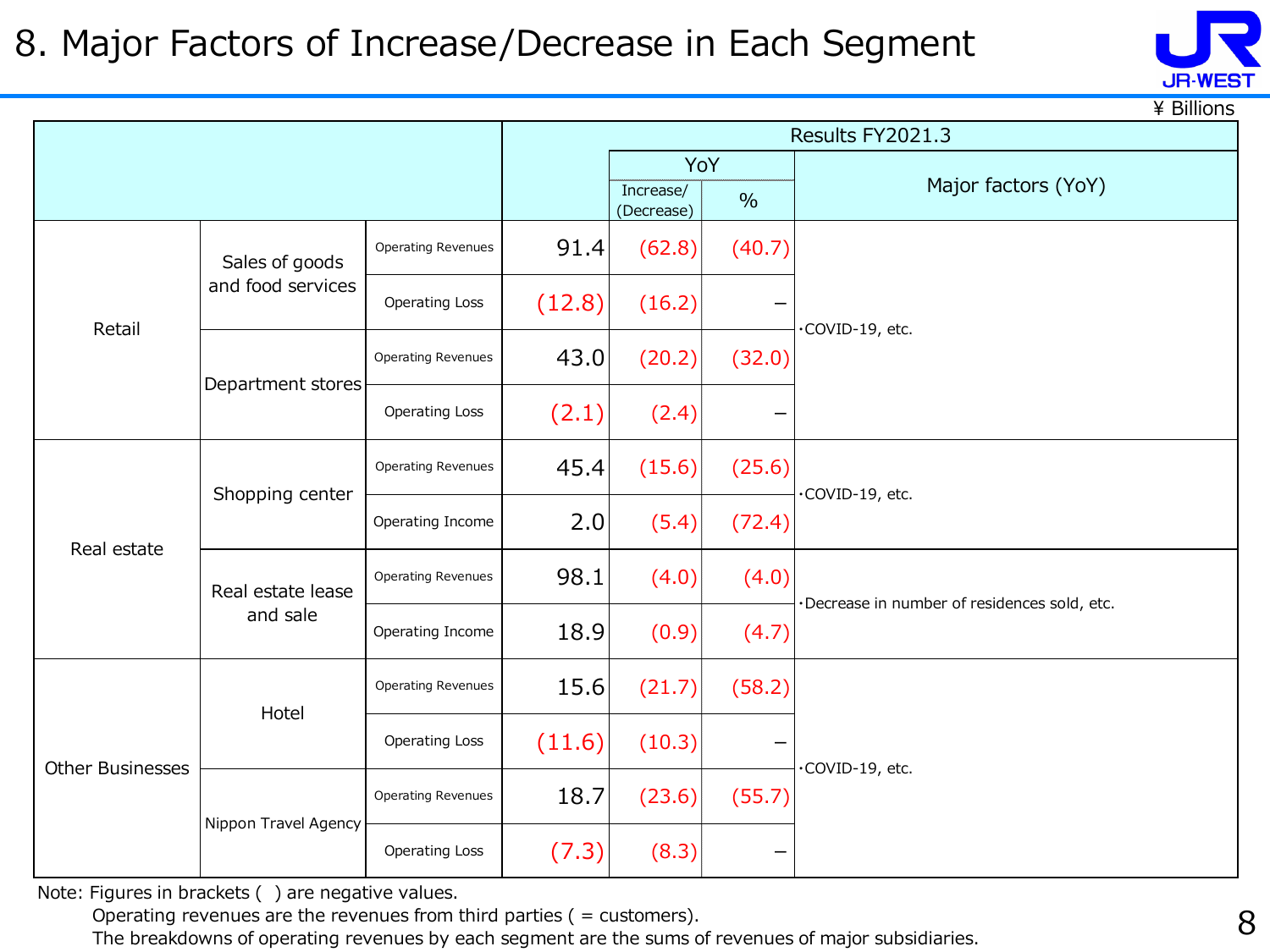### 9. Consolidated Financial Situation and Statements of Cash Flows I



¥Billions

|                                        | As of March 31,<br>2020<br>A | As of March 31,<br>2021<br>B | <b>Difference</b><br>increase/(decrease)<br>B-A |
|----------------------------------------|------------------------------|------------------------------|-------------------------------------------------|
| Assets                                 | 3,275.2                      | 3,479.4                      | 204.1                                           |
| <b>Liabilities</b>                     | 2,052.1                      | 2,523.4                      | 471.2                                           |
| Net assets                             | 1,223.1                      | 956.0                        | (267.0)                                         |
| Balance of Long-term Debt and Payables | 1,018.9                      | 1,559.5                      | 540.5                                           |
| [Average interest rate (%) ]           | [1.79]                       | (1.28)                       | [(0.51)]                                        |
| Shinkansen Purchase Liability          | 101.9                        | 100.9                        | (1.0)                                           |
| [Average interest rate (%) ]           | [6.55]                       | [6.55]                       | $(-)$                                           |
| <b>Bonds</b>                           | 544.9                        | 839.9                        | 295.0                                           |
| [Average interest rate (%) ]           | [1.48]                       | [1.11]                       | [(0.37)]                                        |
| Equity ratio (%)                       | 34.1                         | 24.5                         | (9.6)                                           |
| Net assets per share $(4)$             | 5,847.27                     | 4,460.73                     | (1,386.54)                                      |

|                                                    | Results<br>FY2020.3 | Results<br>FY2021.3 | YoY<br>increase/(decrease) |
|----------------------------------------------------|---------------------|---------------------|----------------------------|
|                                                    | A                   | B                   | $B-A$                      |
| Cash flows from operating activities               | 240.1               | (103.2)             | (343.4)                    |
| Cash flows from investing activities               | (268.6)             | (211.6)             | 56.9                       |
| Free cash flows                                    | (28.5)              | (314.9)             | (286.4)                    |
| Cash flows from financing activities               | (29.1)              | 446.7               | 475.9                      |
| Change in cash and cash equivalents, net           | (58.2)              | 131.7               | 190.0                      |
| Cash and cash equivalents at the end of the period | 78.2                | 210.0               | 131.7                      |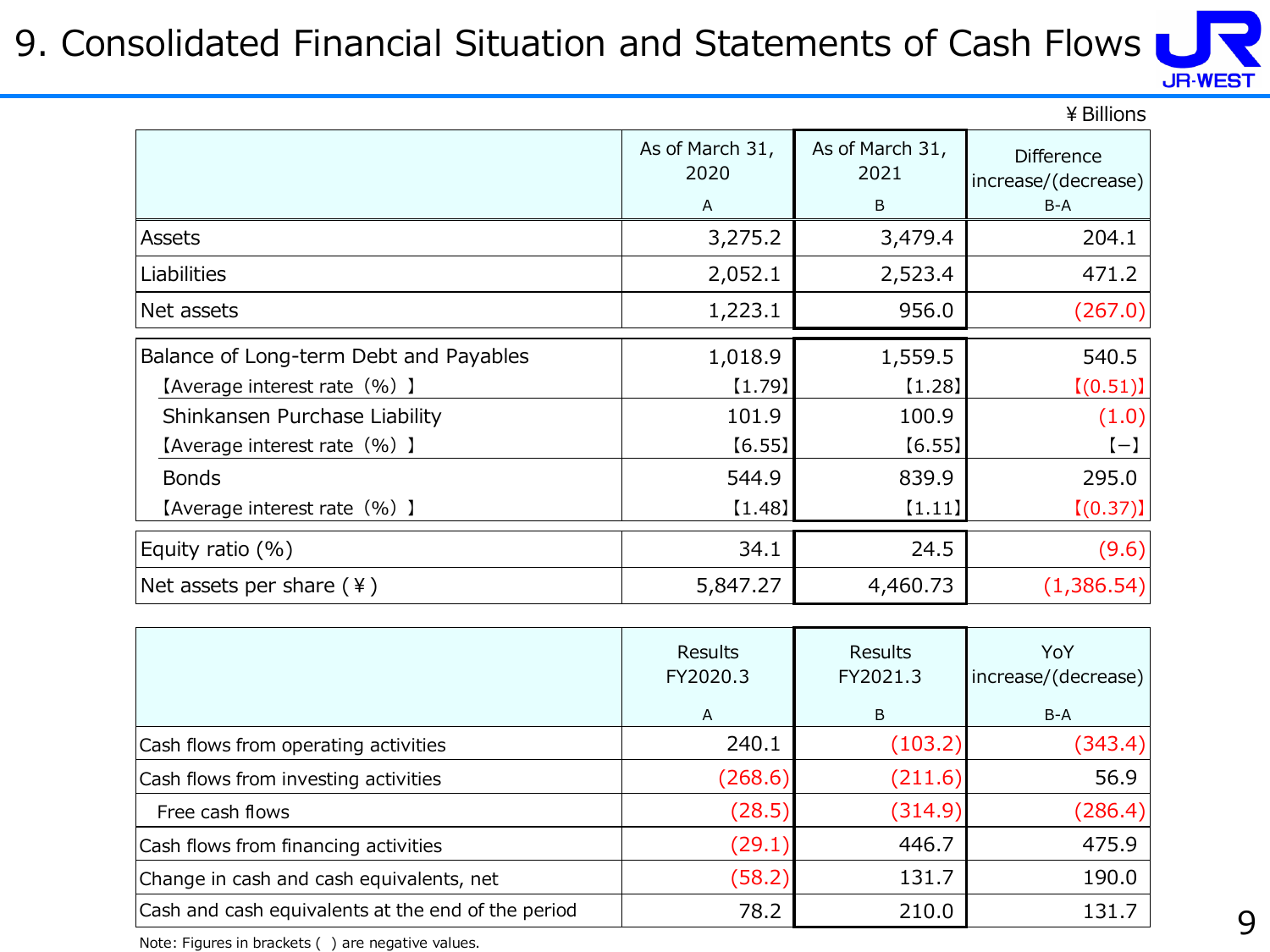### 10. Non-Consolidated Financial Forecasts



¥Billions

|                                          | Results  | Forecasts | YoY                 |               |  |
|------------------------------------------|----------|-----------|---------------------|---------------|--|
|                                          | FY2021.3 | FY2022.3  | Increase/           | $\frac{0}{0}$ |  |
|                                          | A        | B         | (Decrease)<br>$B-A$ | $B/A-1$       |  |
| Operating Revenues*                      | 507.9    | 736.5     | 228.5               | 45.0          |  |
| Transportation revenues*                 | 419.4    | 643.0     | 223.5               | 53.3          |  |
| Other*                                   | 88.4     | 93.5      | 5.0                 | 5.7           |  |
| Operating Expenses*                      | 741.7    | 733.5     | (8.2)               | (1.1)         |  |
| Personnel costs                          | 183.8    | 180.5     | (3.3)               | (1.8)         |  |
| Non personnel costs*                     | 355.4    | 361.0     | 5.5                 | 1.5           |  |
| Energy costs                             | 39.5     | 39.5      | (0.0)               | (0.2)         |  |
| Maintenance costs                        | 151.9    | 143.5     | (8.4)               | (5.6)         |  |
| Miscellaneous costs*                     | 163.9    | 178.0     | 14.0                | 8.6           |  |
| Rental payments, etc.                    | 27.6     | 27.0      | (0.6)               | (2.3)         |  |
| <b>Taxes</b>                             | 33.6     | 36.0      | 2.3                 | 6.8           |  |
| Depreciation                             | 141.0    | 129.0     | (12.0)              | (8.5)         |  |
| Operating Income (Loss)                  | (233.8)  | 3.0       | 236.8               |               |  |
| Non-operating revenues and expenses, net | (16.9)   | (17.0)    | (0.0)               | 0.3           |  |
| Non-operating revenues                   | 8.4      | 6.5       | (1.9)               |               |  |
| Non-operating expenses                   | 25.3     | 23.5      | (1.8)               |               |  |
| Recurring Profit (Loss)                  | (250.7)  | (14.0)    | 236.7               |               |  |
| Extraordinary profit and loss, net       | (23.9)   | 17.5      | 41.4                |               |  |
| Extraordinary profit                     | 25.0     |           |                     |               |  |
| Extraordinary loss                       | 49.0     |           |                     |               |  |
| Net Income (Loss)                        | (217.3)  | 2.5       | 219.8               |               |  |

Note: Figures in brackets ( ) are negative values.

\* Full-year forecasts for FY2022.3 include the effect of the application of "Accounting Standard for Revenue Recognition."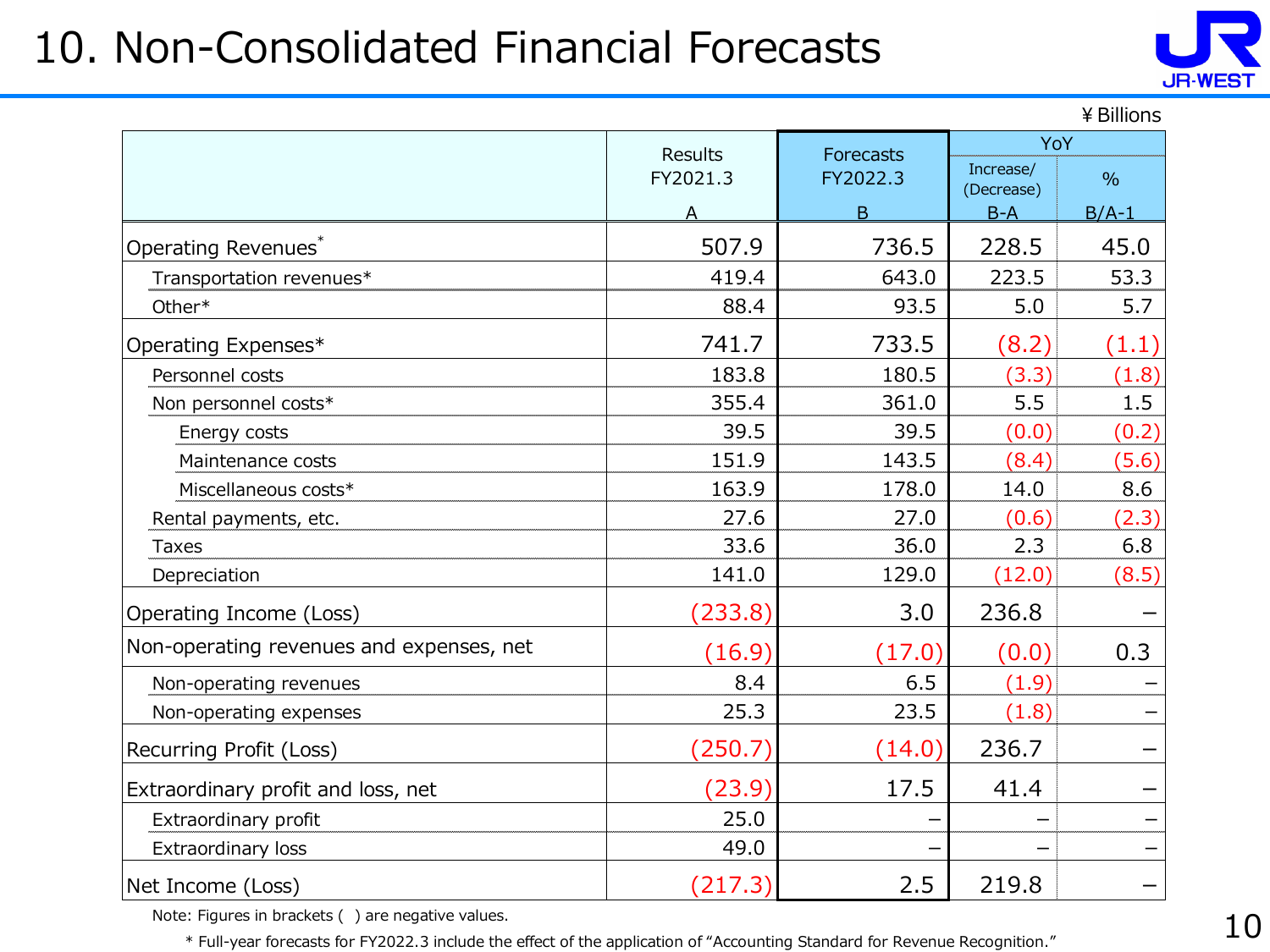### 11. Transportation Revenue Forecasts



¥Billions

| Forecasts FY2022.3         |                                       |        |                     |      |                                      |       |  |  |
|----------------------------|---------------------------------------|--------|---------------------|------|--------------------------------------|-------|--|--|
| Transportation<br>revenues |                                       |        | Increase/(Decrease) | YoY  | Major factors                        |       |  |  |
|                            |                                       | Amount | $\frac{0}{0}$       |      | Amount                               |       |  |  |
|                            |                                       |        |                     |      | Fundamental trend 0.0%               |       |  |  |
|                            |                                       |        |                     |      | Special factors                      |       |  |  |
|                            | Shinkansen                            | 313.5  | 147.9               | 89.4 | ·Rebound from COVID-19 (Domestic)    | 133.0 |  |  |
|                            |                                       |        |                     |      | ·Inbound                             | 2.4   |  |  |
|                            |                                       |        |                     |      | · Increase in domestic travel demand | 10.8  |  |  |
|                            |                                       |        |                     |      | etc.                                 |       |  |  |
|                            |                                       |        | 52.5                | 27.0 | Fundamental trend 0.0%               |       |  |  |
|                            | Kansai Urban<br>Area<br>(Kyoto-Osaka- | 247.0  |                     |      | Special factors                      |       |  |  |
|                            |                                       |        |                     |      | ·Rebound from COVID-19 (Domestic)    | 48.5  |  |  |
|                            |                                       |        |                     |      | ·Inbound                             | 2.0   |  |  |
|                            | Kobe Area)                            |        |                     |      | · Increase in domestic travel demand | 0.9   |  |  |
|                            |                                       |        |                     |      | etc.                                 |       |  |  |
|                            |                                       | 82.5   | 23.0                | 38.8 | Fundamental trend 0.0%               |       |  |  |
|                            |                                       |        |                     |      | Special factors                      |       |  |  |
|                            | Other                                 |        |                     |      | ·Rebound from COVID-19 (Domestic)    | 20.2  |  |  |
|                            | lines                                 |        |                     |      | ·Inbound                             | 0.4   |  |  |
|                            |                                       |        |                     |      | ·Increase in domestic travel demand  | 1.3   |  |  |
|                            |                                       |        |                     |      | etc.                                 |       |  |  |
|                            | <b>Conventional lines</b>             | 329.5  | 75.5                | 29.8 |                                      |       |  |  |
|                            | Total                                 | 643.0  | 223.5               | 53.3 |                                      |       |  |  |

Note1: Revenues from luggage transportation are omitted due to the small amount.

Note2: The rebound from COVID-19 in transportation revenues will be ¥2,070 billion (YoY),

including inbound.

Note3: Full-year forecasts for FY2022.3 include the effect of the application of "Accounting Standard for Revenue Recognition." Note4: Figures in brackets () are negative values.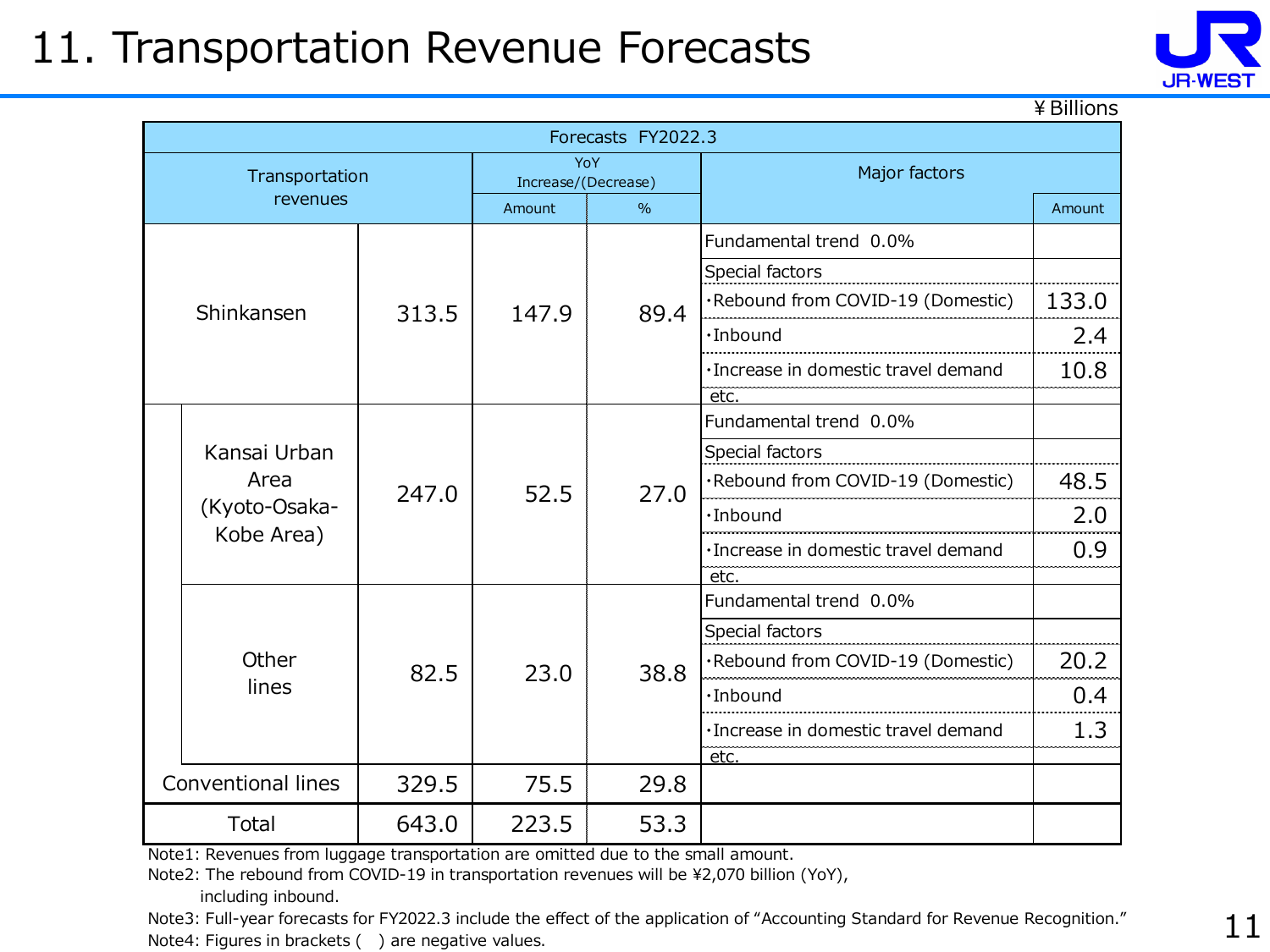## 12. Operating Expenses Forecasts (Non-Consolidated)

|                               |       |                         |               | ¥ Billions                                                       |  |  |
|-------------------------------|-------|-------------------------|---------------|------------------------------------------------------------------|--|--|
|                               |       | Forecasts FY2022.3      |               |                                                                  |  |  |
|                               |       | YoY                     |               |                                                                  |  |  |
|                               |       | Increase/<br>(Decrease) | $\frac{0}{0}$ | Major factors (YoY)                                              |  |  |
| Personnel costs               | 180.5 | (3.3)                   | (1.8)         | ·Decrease in personnel, bonus, etc.                              |  |  |
| Energy costs                  | 39.5  | (0.0)                   | (0.2)         |                                                                  |  |  |
| Maintenance costs             | 143.5 | (8.4)                   | (5.6)         | ·Decrease due to limitation of measures, etc.                    |  |  |
| Miscellaneous costs*          | 178.0 | 14.0                    | 8.6           | · Increase in sales commisions, DX related expenses, etc.        |  |  |
| Rental Payments, etc.         | 27.0  | (0.6)                   | (2.3)         |                                                                  |  |  |
| <b>Taxes</b>                  | 36.0  | 2.3                     | 6.8           | · Increase in business tax on corporations, etc.                 |  |  |
| Depreciation and amortization | 129.0 | (12.0)                  | (8.5)         | ·Revision of method of depreciation for Shinkansen rolling stock |  |  |
| Total*                        | 733.5 | (8.2)                   | (1.1)         |                                                                  |  |  |

\* Full-year forecasts for FY2022.3 include the effect of the application of "Accounting Standard for Revenue Recognition."



Note: Figures in brackets () are negative values.

¥Billions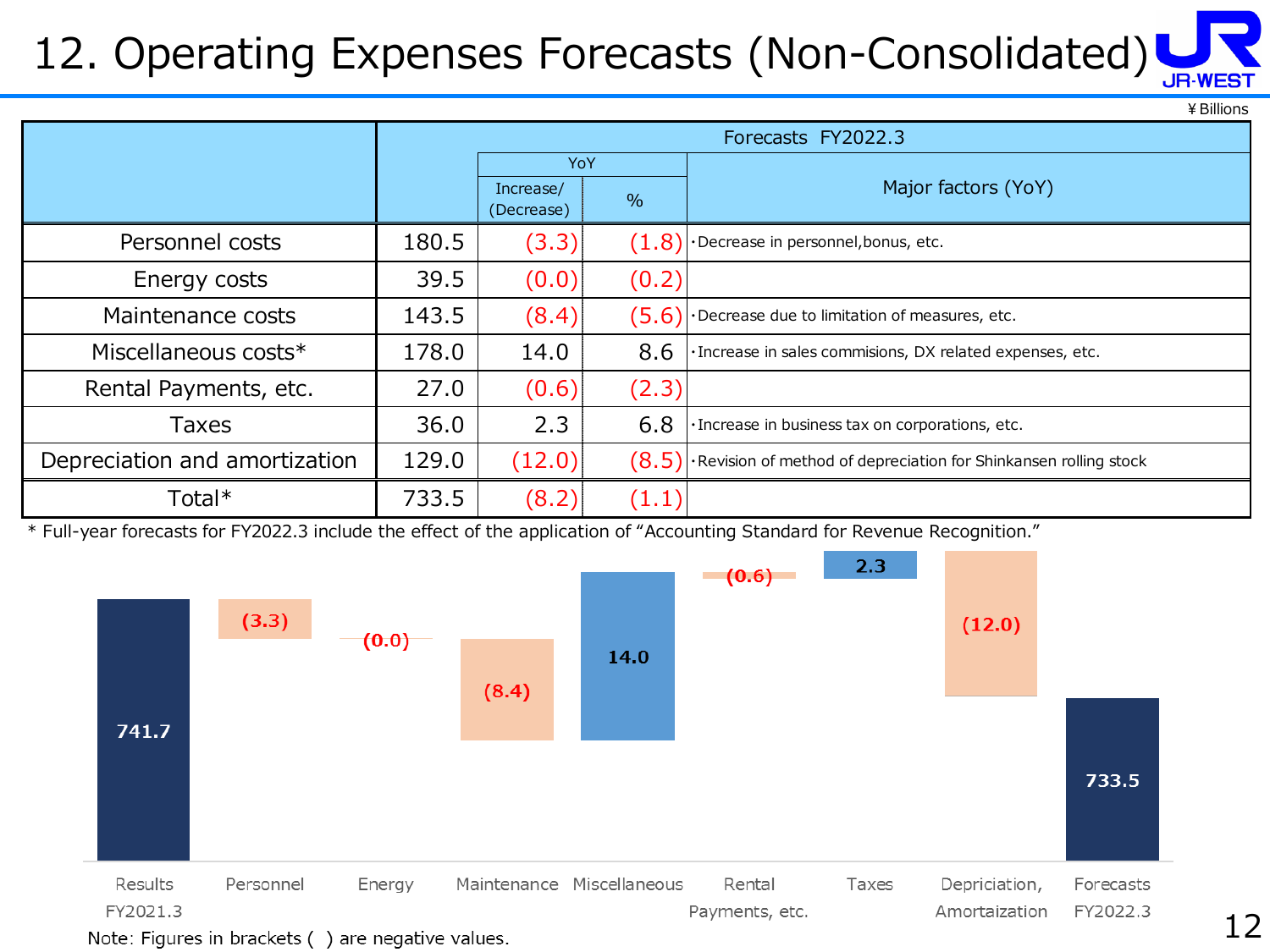### 13. Consolidated Financial Forecasts



¥Billions

|                                                       | Results     | <b>Forecasts</b> | YoY                     |               |
|-------------------------------------------------------|-------------|------------------|-------------------------|---------------|
|                                                       | FY2021.3    | FY2022.3         | Increase/<br>(Decrease) | $\frac{0}{0}$ |
|                                                       | А           | B                | $B-A$                   | $B/A-1$       |
| <b>Operating Revenues</b>                             | 898.1       | 1,257.5          | 359.3                   | 40.0          |
| [Previous revenue recognition standard <sup>*</sup> ] |             | [1, 209.5]       | [311.3]                 | [34.7]        |
| <b>Operating Expenses</b>                             | 1,143.7     | 1,245.5          | 101.7                   | 8.9           |
| [Previous revenue recognition standard <sup>*</sup> ] |             | [1, 197.5]       | $[53.7]$                | $[4.7]$       |
| Operating Income (Loss)                               | (245.5)     | 12.0             | 257.5                   |               |
| Non-operating revenues and expenses, net              | (11.8)      | (17.0)           | (5.1)                   | 43.8          |
| Non-operating revenues                                | 13.0        | 6.9              | (6.1)                   |               |
| Non-operating expenses                                | 24.8        | 23.9             | (0.9)                   |               |
| Recurring Profit (Loss)                               | (257.3)     | (5.0)            | 252.3                   |               |
| Extraordinary profit and loss, net                    | (17.3)      | 16.5             | 33.8                    |               |
| Extraordinary profit                                  | 31.9        |                  |                         |               |
| Extraordinary loss                                    | 49.3        |                  |                         |               |
| Profit (Loss) attributable to owners of parent        | (233.2)     | 3.0              | 236.2                   |               |
| Net income (Loss) per share(¥)                        | (1, 219.71) | 15.69            |                         |               |

Note: Figures in brackets ( ) are negative values.

\* These are reference figures that do not include the effect of the application of "Accounting Standard for Revenue Recognition."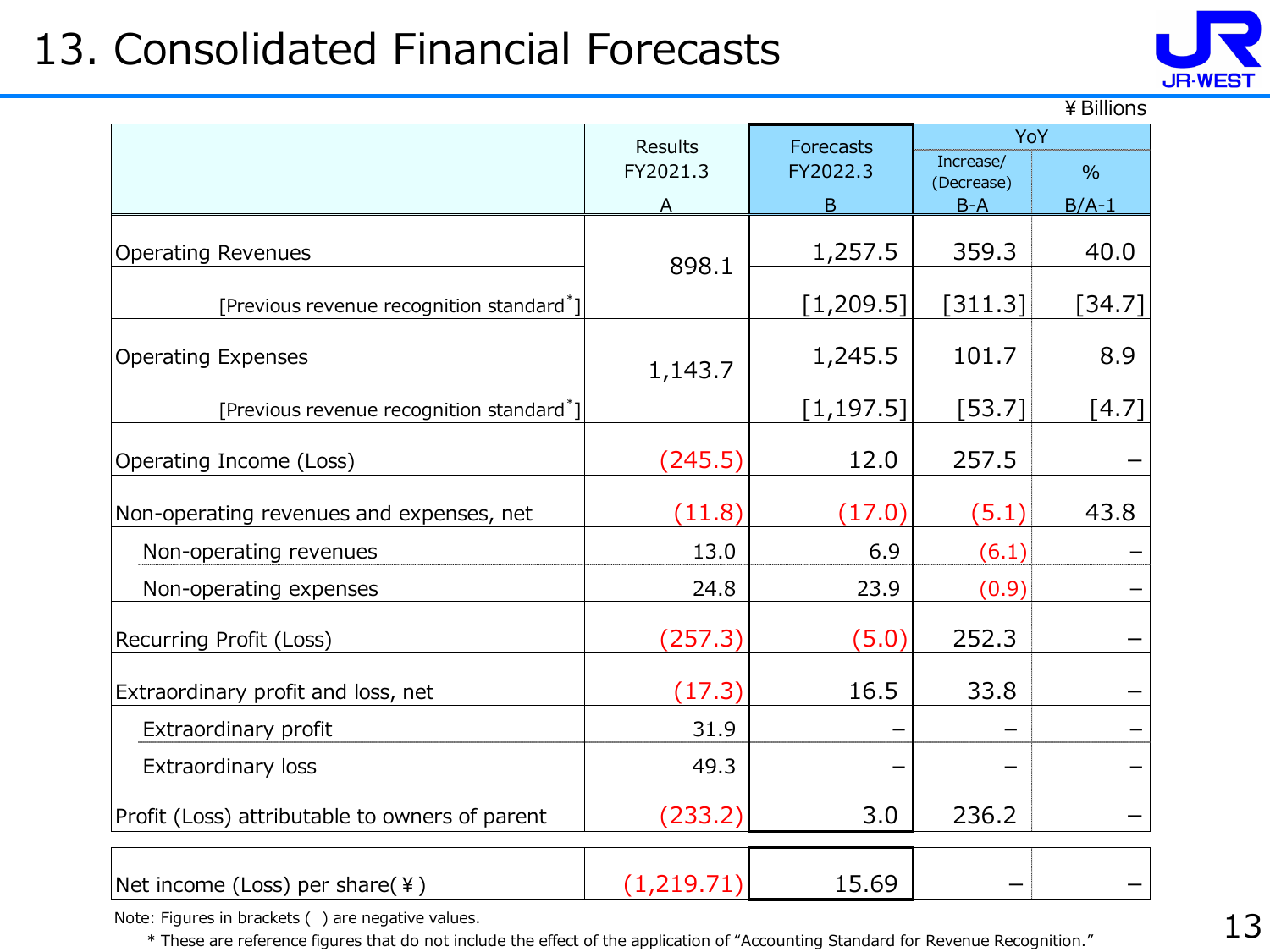### 14. Consolidated Financial Forecasts (Segment Information)



|                                                                 |                                          |                                     |                         |                          |                                          |                         | <b>JR-WEST</b> |
|-----------------------------------------------------------------|------------------------------------------|-------------------------------------|-------------------------|--------------------------|------------------------------------------|-------------------------|----------------|
|                                                                 |                                          |                                     |                         |                          |                                          |                         | ¥ Billions     |
|                                                                 | <b>Results</b><br>FY2021.3               | <b>Forecasts</b><br>FY2022.3        | YoY                     |                          | <b>Forecasts</b><br>FY2022.3             |                         | YoY            |
|                                                                 | Previous revenue<br>recognition standard | New revenue<br>recognition standard | Increase/<br>(Decrease) | $\frac{0}{0}$            | Previous revenue<br>recognition standard | Increase/<br>(Decrease) | $\frac{0}{0}$  |
|                                                                 | A                                        | $\mathsf B$                         | $B-A$                   | $B/A-1$                  | $\mathsf{B}'$                            | $B'-A$                  | $B'/A-1$       |
| Operating Revenues*1                                            | 898.1                                    | 1,257.5                             | 359.3                   | 40.0                     | 1,209.5                                  | 311.3                   | 34.7           |
| Transportation                                                  | 476.8                                    | 707.2                               | 230.3                   | 48.3                     | 708.5                                    | 231.6                   | 48.6           |
| Retail                                                          | 142.2                                    | 158.1                               | 15.8                    | 11.2                     | 199.4                                    | 57.1                    | 40.2           |
| Sales of goods and food services                                | 91.4                                     | 130.3                               | 38.8                    | 42.5                     | 134.4                                    | 42.9                    | 47.0           |
| [Accommodation-oriented budget hotels] (restated) <sup>*2</sup> | [4.5]                                    | [11.4]                              | [6.8]                   | [147.9]                  | [11.4]                                   | [6.8]                   | [147.9]        |
| Department stores                                               | 43.0                                     | 22.4                                | (20.6)                  | (47.9)                   | 57.1                                     | 14.0                    | 32.7           |
| Real estate                                                     | 145.7                                    | 148.3                               | 2.5                     | 1.8                      | 153.1                                    | 7.3                     | 5.1            |
| Shopping center                                                 | 45.4                                     | 47.4                                | 1.9                     | 4.2                      | 51.4                                     | 5.9                     | 13.0           |
| Real estate lease and sale                                      | 98.1                                     | 99.2                                | 1.0                     | 1.1                      | 100.0                                    | 1.8                     | 1.9            |
| [Real estate sale] (restated)                                   | [50.1]                                   | [54.3]                              | [4.1]                   | [8.4]                    | [54.3]                                   | [4.1]                   | [8.4]          |
| Other businesses                                                | 133.3                                    | 243.9                               | 110.5                   | 82.9                     | 148.5                                    | 15.1                    | 11.4           |
| Hotel                                                           | 15.6                                     | 30.5                                | 14.8                    | 95.4                     | 31.0                                     | 15.3                    | 98.6           |
| Nippon Travel Agency                                            | 18.7                                     | 119.0                               | 100.2                   | 534.2                    | 21.9                                     | 3.1                     | 16.7           |
| Operating Income (Loss) <sup>*1</sup>                           | (245.5)                                  | 12.0                                | 257.5                   |                          |                                          |                         |                |
| Transportation                                                  | (252.1)                                  | (9.6)                               | 242.5                   |                          |                                          |                         |                |
| Retail                                                          | (15.0)                                   | (1.4)                               | 13.6                    |                          |                                          |                         |                |
| Sales of goods and food services                                | (12.8)                                   | (1.5)                               | 11.3                    |                          |                                          |                         |                |
| Department stores                                               | (2.1)                                    | 0                                   | 2.1                     |                          |                                          |                         |                |
| Real estate                                                     | 29.2                                     | 27.1                                | (2.1)                   | (7.4)                    |                                          |                         |                |
| Shopping center                                                 | 2.0                                      | 2.5                                 | 0.4                     | 19.3                     |                                          |                         |                |
| Real estate lease and sale                                      | 18.9                                     | 15.5                                | (3.3)                   | (17.7)                   |                                          |                         |                |
| Other businesses                                                | (5.1)                                    | (0.7)                               | 4.4                     |                          |                                          |                         |                |
| Hotel                                                           | (11.6)                                   | (3.0)                               | 8.6                     |                          |                                          |                         |                |
| Nippon Travel Agency                                            | (7.3)                                    | (4.5)                               | 2.8                     | $\overline{\phantom{m}}$ |                                          |                         |                |

Note: Figures in brackets ( ) are negative values.

\*1 The breakdowns of operating revenues and operating income by each segment are the sums of those of major subsidiaries.

\*2 Figures in brackets 【 】 are the sales of accommodation-oriented budget hotel, "VIA INN", sales,

excluding Asakusa (other businesses segment), and Hiroshima Kanayamacho (other businesses segment) locations.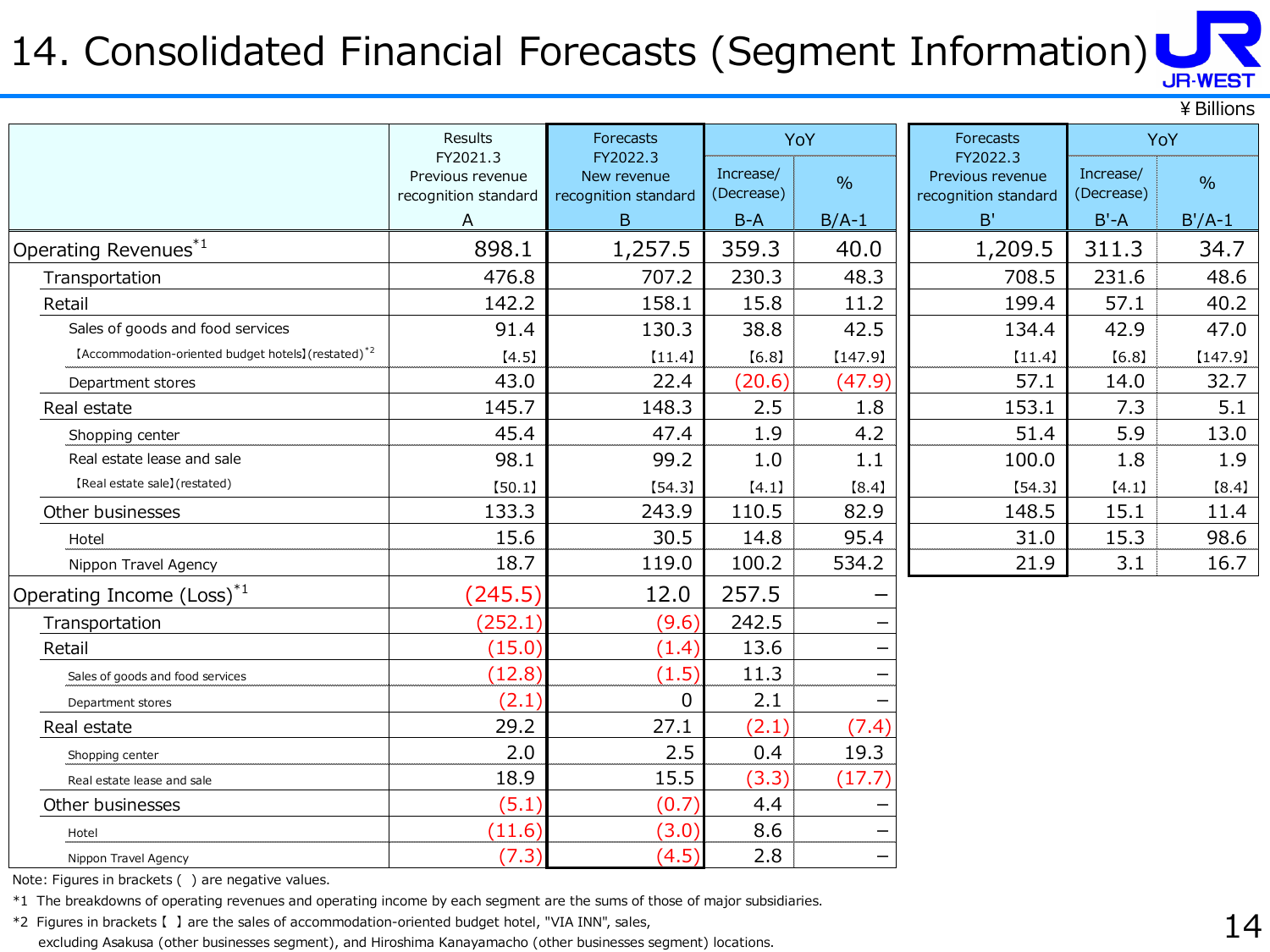### 15. Each Segment Forecasts

| ¥ Billions              |                                     |                                                          |                         |               |                     |                                       |  |
|-------------------------|-------------------------------------|----------------------------------------------------------|-------------------------|---------------|---------------------|---------------------------------------|--|
|                         |                                     |                                                          | Forecasts FY2022.3      |               |                     |                                       |  |
|                         |                                     |                                                          | YoY                     |               |                     |                                       |  |
|                         |                                     |                                                          | Increase/<br>(Decrease) | $\frac{0}{0}$ | Major factors (YoY) |                                       |  |
|                         |                                     | Operating Revenues                                       | 130.3                   |               |                     |                                       |  |
|                         | Sales of goods<br>and food services | [Previous revenue<br>recognition standard <sup>*</sup> ] | $[134.4]$               | $[42.9]$      | [47.0]              | ·Rebound from COVID-19                |  |
|                         |                                     | Operating Loss                                           | (1.5)                   | 11.3          |                     |                                       |  |
| Retail                  |                                     | Operating Revenues                                       | 22.4                    |               | -                   |                                       |  |
|                         | Department stores                   | [Previous revenue<br>recognition standard*]              | $[57.1]$                | $[14.0]$      | $[32.7]$            | ·Rebound from COVID-19                |  |
|                         |                                     | Operating Income                                         | 0.0                     | 2.1           |                     |                                       |  |
| Real estate             | Shopping center                     | Operating Revenues                                       | 47.4                    |               | -                   |                                       |  |
|                         |                                     | [Previous revenue<br>recognition standard*]              | $[51.4]$                | $[5.9]$       | $[13.0]$            | ·Rebound from COVID-19                |  |
|                         |                                     | Operating Income                                         | 2.5                     | 0.4           | 19.3                |                                       |  |
|                         | Real estate lease<br>and sale       | Operating Revenues                                       | 99.2                    | -             |                     | · Increase in real estate sales, etc. |  |
|                         |                                     | [Previous revenue<br>recognition standard <sup>*</sup> ] | [100.0]                 | $[1.8]$       | $[1.9]$             |                                       |  |
|                         |                                     | Operating Income                                         | 15.5                    | (3.3)         | (17.7)              | · Increase in depreciation, etc.      |  |
|                         |                                     | <b>Operating Revenues</b>                                | 30.5                    |               |                     |                                       |  |
|                         | Hotel                               | [Previous revenue<br>recognition standard <sup>*</sup> ] | $[31.0]$                | $[15.3]$      | [98.6]              | ·Rebound from COVID-19                |  |
| <b>Other Businesses</b> |                                     | Operating Loss                                           | (3.0)                   | 8.6           |                     |                                       |  |
|                         |                                     | Operating Revenues                                       | 119.0                   | -             |                     |                                       |  |
|                         | Nippon Travel Agency                | [Previous revenue<br>recognition standard*]              | $[21.9]$                | $[3.1]$       | $[16.7]$            | ·Rebound from COVID-19                |  |
|                         |                                     | Operating Loss                                           | (4.5)                   | 2.8           | —                   |                                       |  |

Note: Figures in brackets ( ) are negative values.

Operating revenues are the revenues from third parties ( = customers).

The breakdowns of operating revenues by each segment are the sums of revenues of major subsidiaries.

\* These are reference figures that do not include the effect of the application of "Accounting Standard for Revenue Recognition."

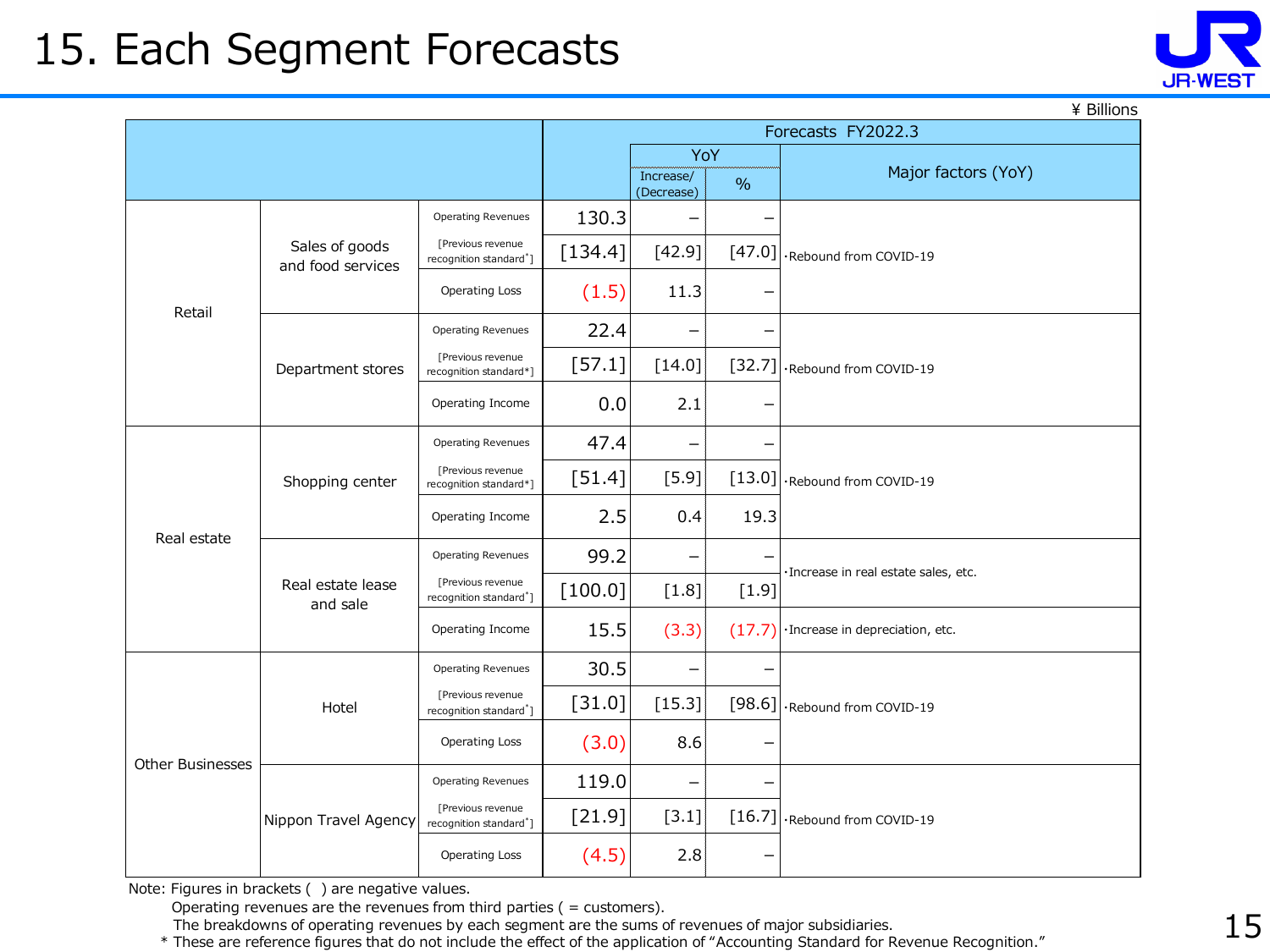

#### Persons, ¥ Billions

|                                                     | Results<br>FY2020.3 | Results<br>FY2021.3 | Forecasts<br>FY2022.3 |
|-----------------------------------------------------|---------------------|---------------------|-----------------------|
| ROA (%, Consolidated)                               | 4.9                 |                     | 0.3                   |
| ROE (%, Consolidated)                               | 8.1                 |                     | 0.4                   |
| EBITDA (Consolidated)*                              | 332.2               | (70.8)              | 177.1                 |
| Depreciation (Consolidated)                         | 170.4               | 173.4               | 164.0                 |
| Capital Expenditure<br>(Consolidated, own fund)     | 254.5               | 216.6               | 245.0                 |
| Capital Expenditure<br>(Non-consolidated, own fund) | 176.2               | 167.4               | 170.0                 |
| Safety related capital expenditure                  | 116.1               | 105.1               | 85.0                  |
| Dividends per share (¥)                             | 182.5               | 100.0               | 100.0                 |

|                                       | Results                                                                                   |        |          | <b>Results</b> | <b>Forecasts</b> |        |  |
|---------------------------------------|-------------------------------------------------------------------------------------------|--------|----------|----------------|------------------|--------|--|
|                                       | FY2020.3                                                                                  |        | FY2021.3 |                | FY2022.3         |        |  |
|                                       | Consolidated Non-Consolidated Consolidated Non-Consolidated Consolidated Non-Consolidated |        |          |                |                  |        |  |
| No. of employees at the end of period | 48,323                                                                                    | 24,439 | 47,984   | 23,900         |                  |        |  |
| Financial Expenses, net               | (18.2)                                                                                    | (16.7) | (19.5)   | (17.8)         | (20.5)           | (19.3) |  |
| Interest and dividend income          |                                                                                           | 2.6    | 0.9      | 2.4            | 0.7              | 1.8    |  |
| Interest expenses                     | 19.4                                                                                      | 19.3   | 20.4     | 20.2           | 21.2             | 21.1   |  |

Note: Figures in brackets ( ) are negative values.

\* EBITDA = Operating Income (Loss) + Depreciation + Amortization of goodwill